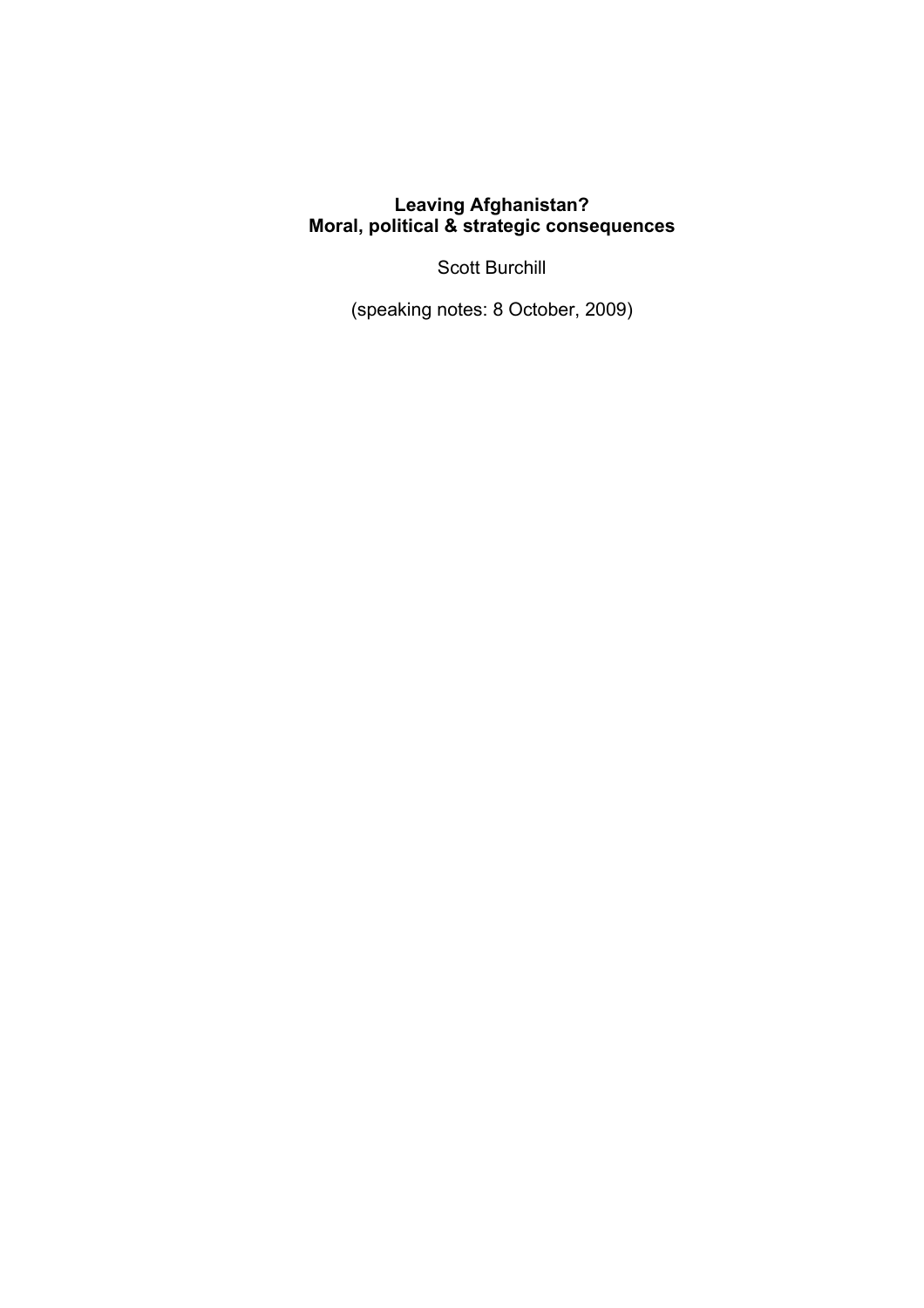#### **Introduction**

On the 8th anniversary of the West's attack on Afghanistan (7 October, 2001), it is time to examine the moral, political and strategic consequences of a withdrawal of foreign troops.

The war has now been going on longer than the WW1 & WW2 combined. If it goes on for another 5 years it will be the longest war in US military history.

No one on seriously believes that either victory or defeat is imminent.

The Obama Administration in Washington is currently reviewing its entire strategy in Afghanistan, after receiving a request from the US military commander there (McChrystal) for an additional 40,000 troops. This is despite Washington injecting 21,000 troops early this year (March).

Admiral Mike Mullen, Chairman of the US Joint Chiefs of Staff: the situation "is serious and it is deteriorating … the Taliban insurgency has gotten better, more sophisticated …"

Lt. General Stanley McChrystal has warned that without the additional troops he has requested, the war "will likely result in failure."

There are currently around 100,000 Western troops in Afghanistan, including 68,000 US troops. Australia has 1,550 troops deployed there (deployed because NATOmembers, which have carriage of the war, won't put boots on the ground).

The war is currently costing US taxpayers \$US4 billion each month. Democrats in Congress want results before next year's congressional elections (a speedier withdrawal of U.S. troops from Iraq & Afghanistan would shave \$1.1 trillion off the budget in the next decade, a recent congressional budget projection says).

In 2003 the Taliban controlled 30 out of 364 districts. At the end of 2008 that figure had increased to 164 out of 364 districts. Taliban attacks increased by 60% between October 2008 & April 2009. Research by the International Council on Security and Development indicates that 80% of Afghanistan now has a permanent Taliban presence and that 97% of the country has "substantial Taliban activity."

US commander McChrystal recently said there were no signs of major al-Qaida presence in Afghanistan (possibly as few as 100 militants).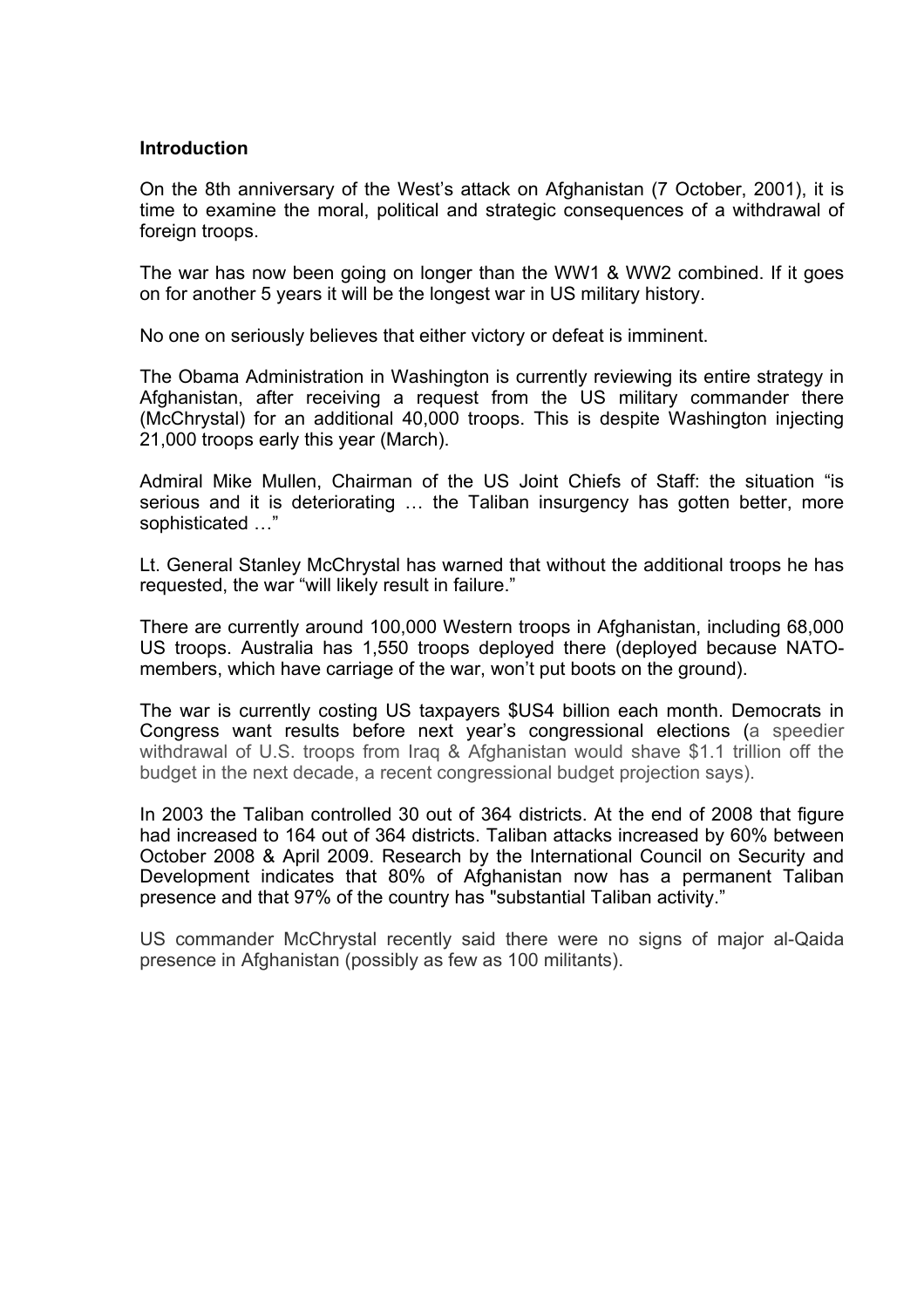Presidential election on 20 August (low voter turnout):

- Hamid Karzai 54.6%
- Abdullah Abdullah 27.8%
- possible fraud 20% of vote
- 33% of votes for Karzai fraudulent (Peter Galbraith UN)
- female vote as less than 30%

The dubious election may have consolidated Karzai's grip on power (he is very unpopular in Washington & Islamabad) but it signals the collapse of Obama's political strategy in Afghanistan: "is this what we are fighting for – a corrupt government which won a fraudulent election?"

In a report leaked to the Washington Post, McChrystal conceded there was now a "crisis of confidence" among the Afghan people in their government.

It's a view shared by many in the West. In August Afghanistan passed a law permitting Shia men to deny their wives food and sustenance if they refuse to obey their husbands' sexual demands, despite international outrage over an earlier version of the legislation which President Hamid Karzai had promised to review.

Karzai's dubious legitimacy & growing independence from Washington makes him a difficult, and possibly useless partner in counter-terrorism operations. Meanwhile, revelations of corruption and electoral fraud are a significant boost for the Taliban.

In international politics the 'domestic' usually trumps all. What deals will Obama have to do in Congress on health care, for example, to get support for his new strategy in Afghanistan (compare with LBJ's 'Great Society' v Vietnam), whatever it might be? He may require GOP support, which would be almost surreal.

One thing is clear, the collapse of Washington's political strategy in Afghanistan has forced a reconsideration of its military strategy. Although John Howard, Jim Molan (wants 6,000 additional Australians) and other conservatives are calling for more troops to be sent, this seems premature in light of Obama's review of the whole campaign. Withdrawal, we are told, is not being considered as part of the review. In my view it should be.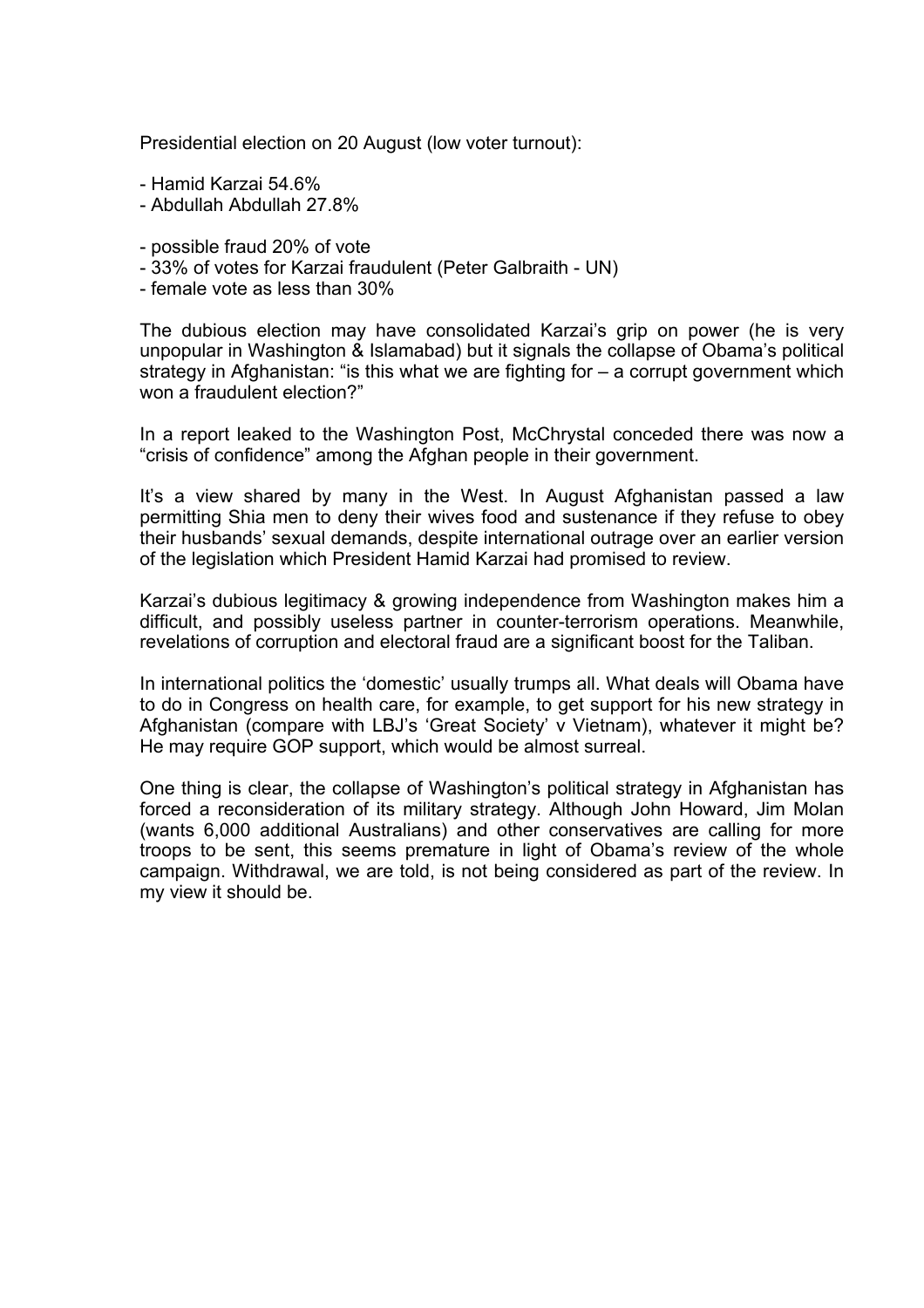### **Pretexts & mission goals: a silent change with deadly consequences**

Shortly after 9/11 – in early October 2001 - the US demanded that the Taliban hand over Osama bin Laden. Taliban leader Mullah Omar said he would consider the request, and asked Washington to submit a formal extradition request with accompanying evidence of bin Laden's responsibility for the 9/11 attacks - normal practice under international law. No evidence was produced because, at the time, none was available. In June 2002 (eight months *after* the bombing of Afghanistan began and following arguably the most intensive investigation in human history) the FBI was still unable to definitively say who was responsible for the 9/11 attacks, claiming it "believed" the attack may have been hatched in Afghanistan and that planning occurred in Germany and the UAE.

The initial justification for the war was the Taliban's refusal to hand over Osama bin Laden and other senior Al Qaeda officials. There is no time here to mention the number of terrorists from Central America and the Caribbean whom the US refuses to hand over to prosecutors in Cuba, Nicaragua, Guatemala, etc,. Once again, hypocrisy & double standards rule the day.

Three weeks *after* the bombing commenced, however, the goals of the mission changed and its pretext was retrospectively adjusted. In what may have been an unintentional admission, the Chief of the British Defence Staff, Admiral Sir Michael Boyce, declared that the "squeeze will carry on until the people of the country themselves recognise that this lie the bombing campaign is going to go on until they get the leadership changed." In other words, we will continue to bomb you until you remove the Taliban from power, even though many of you have actually been trying – albeit unsuccessfully – to accomplish precisely this objective for a number of years - and we accept you probably cannot achieve their removal from power without help anyway.

The bombing was not undertaken to remove the Taliban from power. That was an afterthought, added later on. This shift is crucial in explaining both the confusion of mission goals and the subsequent failure to achieve anything approaching "success."

Subsequently, the conflict became a war against the Taliban conducted initially by US proxies with a similar moral outlook to the Taliban, the venal warlords of the Northern Alliance. The initial justification for the war – the handover of bin Laden – is now largely and unsurprisingly forgotten. The whereabouts of Al Qaeda's leadership is uncertain, though it is thought to be in the tribal areas of northwestern Pakistan. Washington has delivered no such ultimatum to Islamabad.

It's worth noting that three weeks after the bombing began in October 2001, 1,000 Afghan leaders (internals & exiles) met in Peshawar. All were committed to overthrowing the Taliban and all opposed US air raids.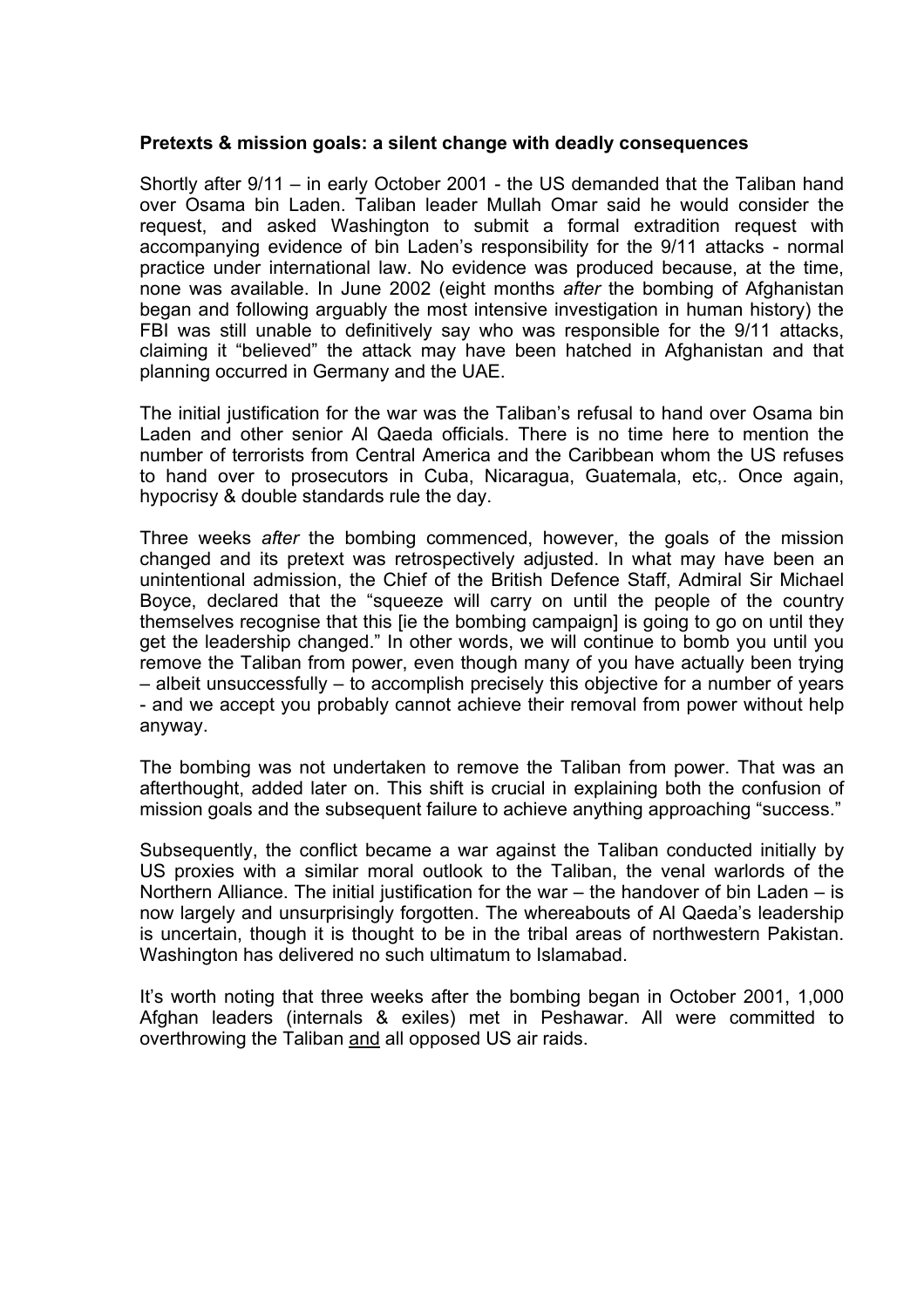## **Moral principles and intervention**

Although there are relatively few moral principles that enjoy universal support, those who favour a "consequentialist" approach to ethics argue people should be responsible for the predictable consequences of their behaviour, both their actions and inaction.

According to Noam Chomsky, this responsibility is enhanced by privilege and mounts with a greater opportunity to act effectively, if there is relative impunity from adverse consequences, and when the effects of our actions (or inaction) can be more clearly anticipated.

Ethical responsibility also "extends to the policy choices of one's own state to the extent that the political community allows a degree of influence over policy formation." To varying degrees, the citizens of functioning democratic states accept shared responsibility for the actions their governments commit in their name (eg. to invade and occupy Iraq), as well as decisions taken not to act (eg. refraining from intervention in Sudan).

For individuals, ethical decision-making stems from a capacity to imagine ourselves in the positions of others, a unique aspect of the human condition. We are capable of appreciating the likely consequences of our behaviour for others: to see how things might look through their eyes.

Though not a moral agent, the same principle can apply to the state, specifically its foreign policies. The state may not be a moral actor but its actions have moral consequences that can be anticipated. To take an obvious example, enlightened selfinterest dictates that when the purchase of a new fighter aircraft with a longer range is planned, our neighbours are consulted in advance about the implications of the acquisition for our strategic doctrine.

It is important to note that this does not necessarily mean that actions and inaction are always morally equivalent. As Ted Honderich argued about the Iraq war, "there is no parity between our doing something with the absolute dead certainty of killing and maiming thousands, and not doing it with only some probability, some chance, that some people will suffer as an indirect result."

In other words, there is a heavier burden of proof on our purposive behaviour. First & foremost, the ethical value of our actions should be measured by their anticipated and predictable consequences. If you invade & attack a country, you are responsible for its fate.

This is how we should approach the moral implications of our intervention in Afghanistan. After eight years, ongoing intervention has little chance of "success" not the least because "success" cannot be meaningfully or coherently defined. When recently asked to define victory in Afghanistan, US special envoy to the region, Richard Holbrooke, could only say "we'll know it when we see it."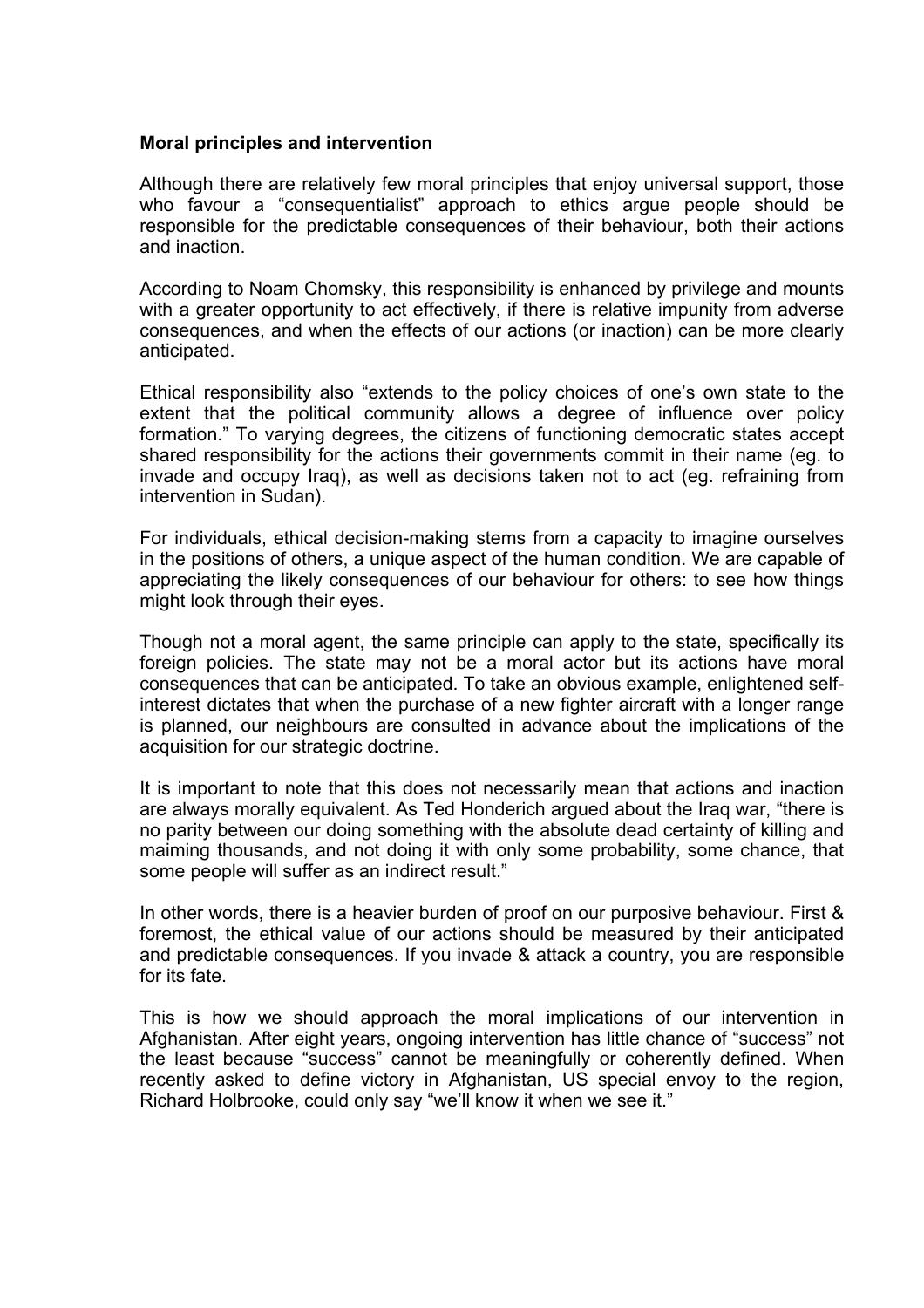We can be certain that military intervention will continue to result in the death of innocent civilians, and place our own military forces in harms way. It is difficult to mount a moral defence of the war – which by definition will increase the number of civilian & military casualties as it continues – when there is no clear, achievable strategic goal. It is even harder to defend such a case without overwhelming support for such action from the recipient population.

At this point a distinction must be made between opposition to the war on purely *strategic* grounds (it can't be won) and opposition on *ethical* grounds (the war is fundamentally wrong & immoral) – a distinction in the West which typically separates the political elite from the public (as it did right to the end of the Vietnam War). My own position is that the war (our purposive behaviour) is morally indefensible, and my opposition to it is enhanced by its strategic futility.

The argument that we should not withdraw because it is possible that civil war will be reprised and that the Taliban may return to power is worthy of serious consideration. The consequences of this are also of our making. However, in my view it is a much weaker moral position with a more nebulous standard of proof than the *a priori* argument based on the social impact of our behaviour in the country since October 2001. The burden remains on us to demonstrate that our ongoing intervention is clearly better for the lives of the Afghan people than an orderly withdrawal. Questions of sovereignty, proportionality and strategic consequences are also important, but secondary.

A cosmopolitan ethic demands that on occasions, our national attachments & interests should surrender to the higher ethical conviction that our primary loyalties are to the whole of humanity. A primary consideration of our wider duty to humanity must be our complicity in the misery of others.

At the very least we should "first do no harm" and then if we proceed, protect individuals from the avoidable harm our actions will cause.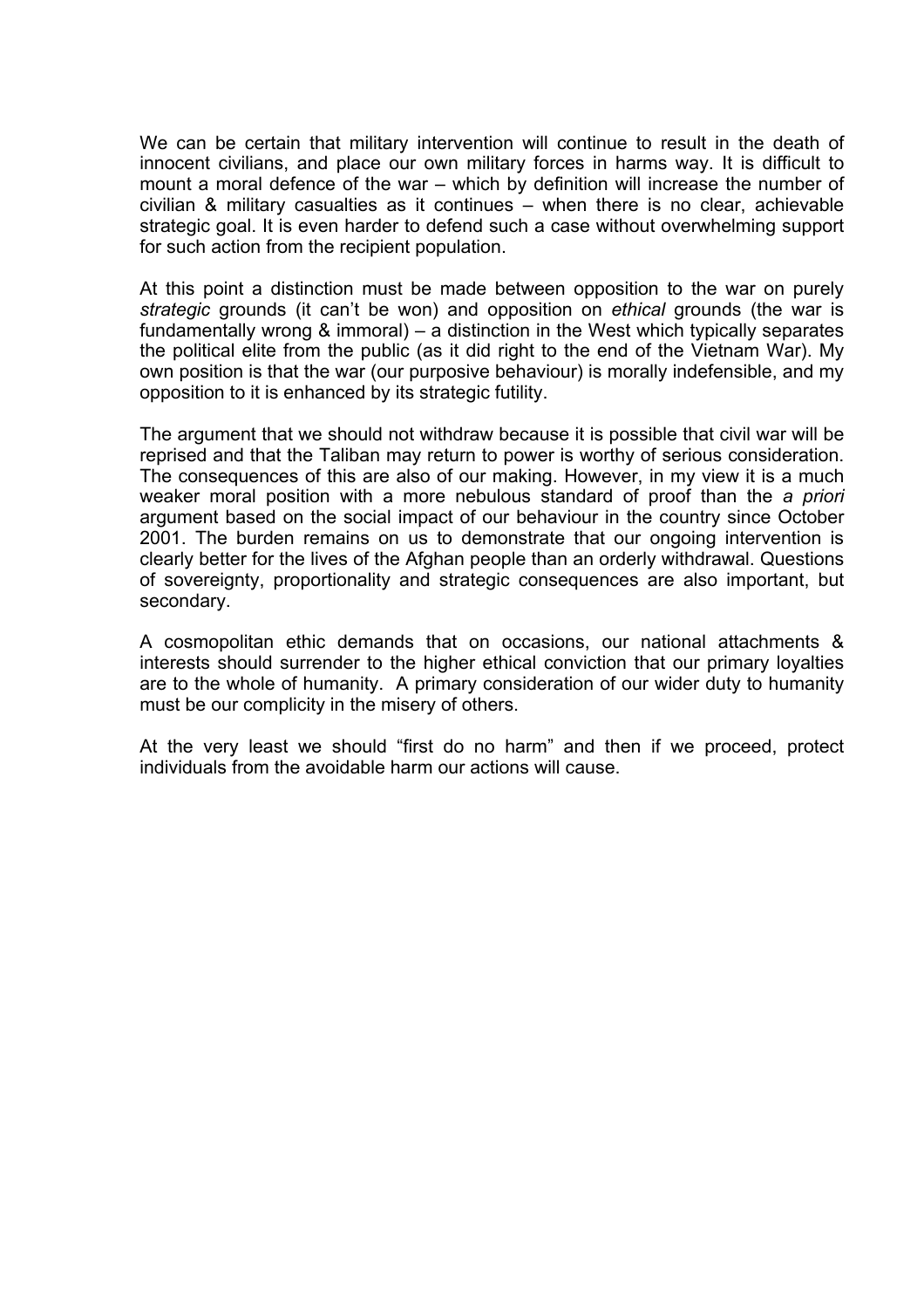# **Official justification: Australia**

Confusion over changing mission goals, what constitutes "victory" or "success" and the increasingly difficult challenge of maintaining popular support for the war, can be seen from official government justifications for the war in Australia. Here are PM Rudd, FM Smith & DM Faulkner explaining the presence of Australian troops in Afghanistan (this is the totality of their justifications):

a) "*In Afghanistan, Australia has two fundamental interests at stake. First, we need to deny sanctuary to terrorists who have threatened and killed Australian citizens. Second, we also have an enduring commitment to the United States under the ANZUS Treaty which was formally invoked at the time of the September 11 attacks in New York and Washington*." – Kevin Rudd

b) "*The strategic objective which Australia and our partners in the international community are pursuing in Afghanistan is clear: it is to ensure that Islamist extremists and terrorist groups are denied safe haven in Afghanistan so that Afghanistan does not become a breeding ground or hotbed for international terrorists."* – Stephen Smith

c) "*The Australian Government has clearly set out the specific goals underlying Australia's commitment and military involvement in Afghanistan, which the Prime Minister identified in April this year. They are:*

*1. helping to stabilise the country through combined and co-ordinated military, police and civilian assistance;*

*2. training sufficient Afghan security and police forces in Oruzgan Province to allow Afghan authorities to take over within a reasonable timeframe; and*

*3. helping to prevent Afghanistan from again becoming a training ground and operating base for international terrorists."* – *John Faulkner*

In summary: denying terrorists sanctuary, managing the alliance, national stability & security self-sufficiency. I will deal with each of these as I go through.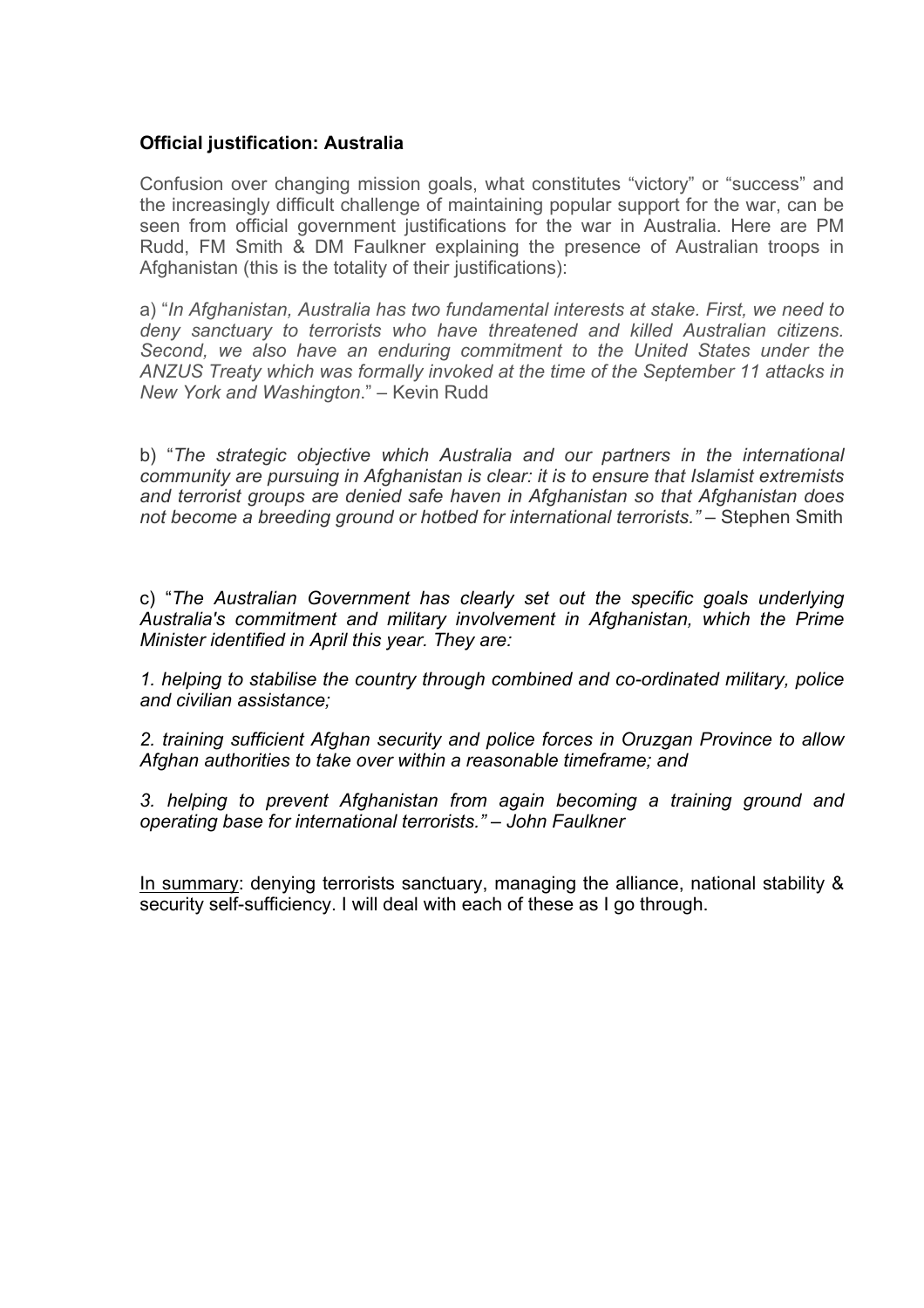## **The challenge of local self-sufficiency in security**

The resources necessary to secure 32 million people from the Taliban do not exist. They never have.

Building up local forces to sufficient strength will take years: Obama's existing strategy of doubling the strength of the Afghan army to 240,000 and police to 160,000 will take until 2014 at the earliest, assuming all goes well – there are serious critical analyses, including one by Anna Jones, which argue that this may never be possible due to widespread endemic corruption and deficiencies in the Afghan Army.

It is estimated that 90% of the Afghan army is illiterate. Another estimate suggests the country contains only 200 literate & competent bureaucrats.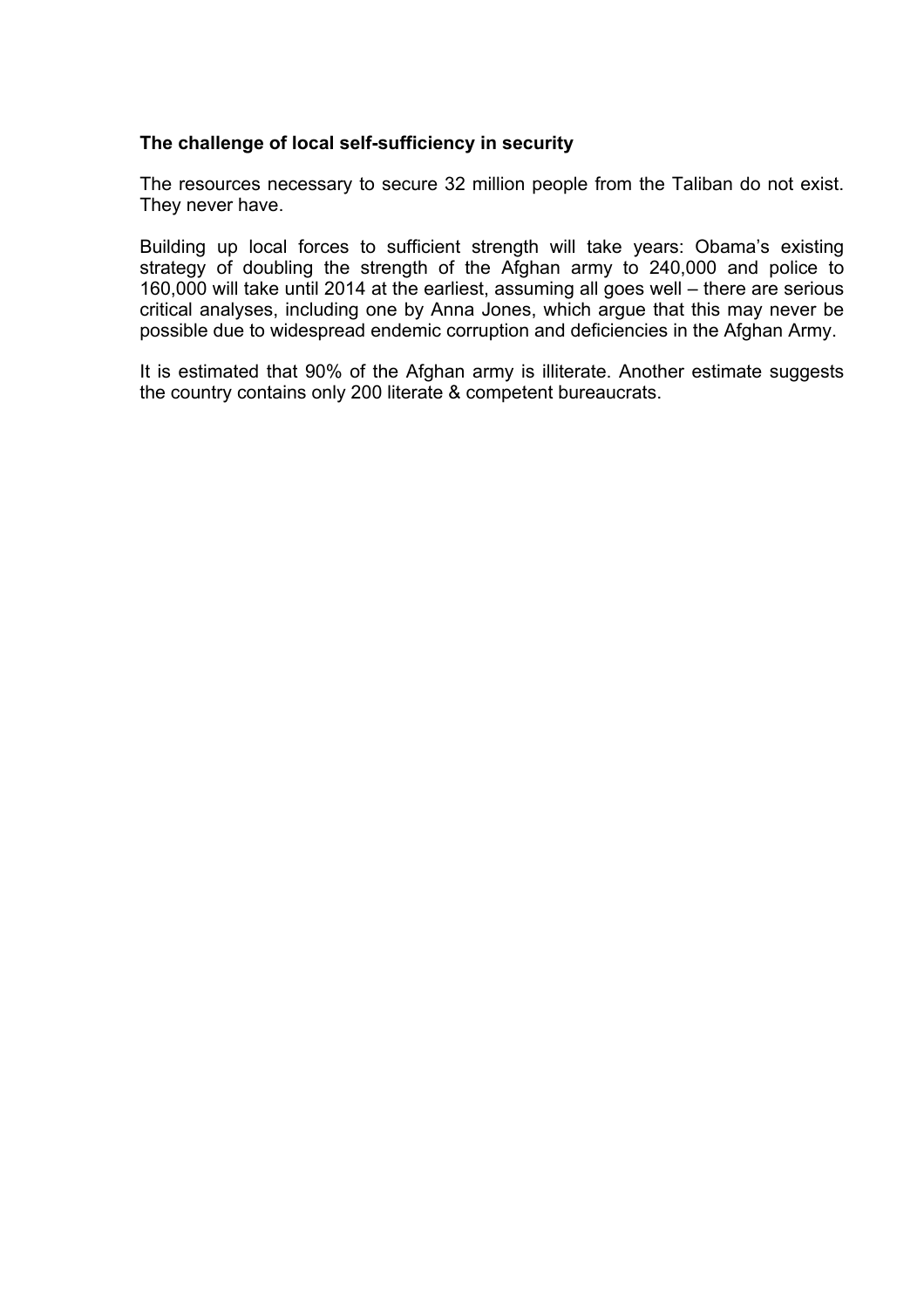### **Reasons to stay**

1) According to *Ahmed Rashid*, a NATO & US withdrawal during the next 12 months "would almost certainly result in the Taliban walking into Kabul. Al Qaeda would be in a stronger position to launch global terrorist attacks. The Pakistani Taliban would be able to 'liberate' large parts of Pakistan. The Taliban's game plan of waiting out the Americans now looks more plausible than ever." We owe the Afghans something better, both morally & politically. But what? How much?

2) Regional stability, especially Pakistan. The Pakistani Taliban would be boosted by a withdrawal from Afghanistan. Could also destabilise Pakistan-India relations.

3) An essential component of counter-terrorism. Keep Al Qaeda under pressure.

4) Credibility – US & NATO. Already tarnished in Iraq and throughout the Middle East, a withdrawal would suggest the West doesn't have the stomach for a fight. More importantly, its capacity to intimidate & bully would be diminished. NATO's intervention in Serbia in 1999 was all about credibility. According to John Howard, a withdrawal from Afghanistan would be "an enormous blow to American prestige."

5) Maintaining the US alliance. More than just a quid pro quo for withdrawal from Iraq? A higher premium for insurance, intelligence sharing, advanced warning systems, technology transfers, etc,.

6) We owe the people of Afghanistan a better future and we should finish what we started.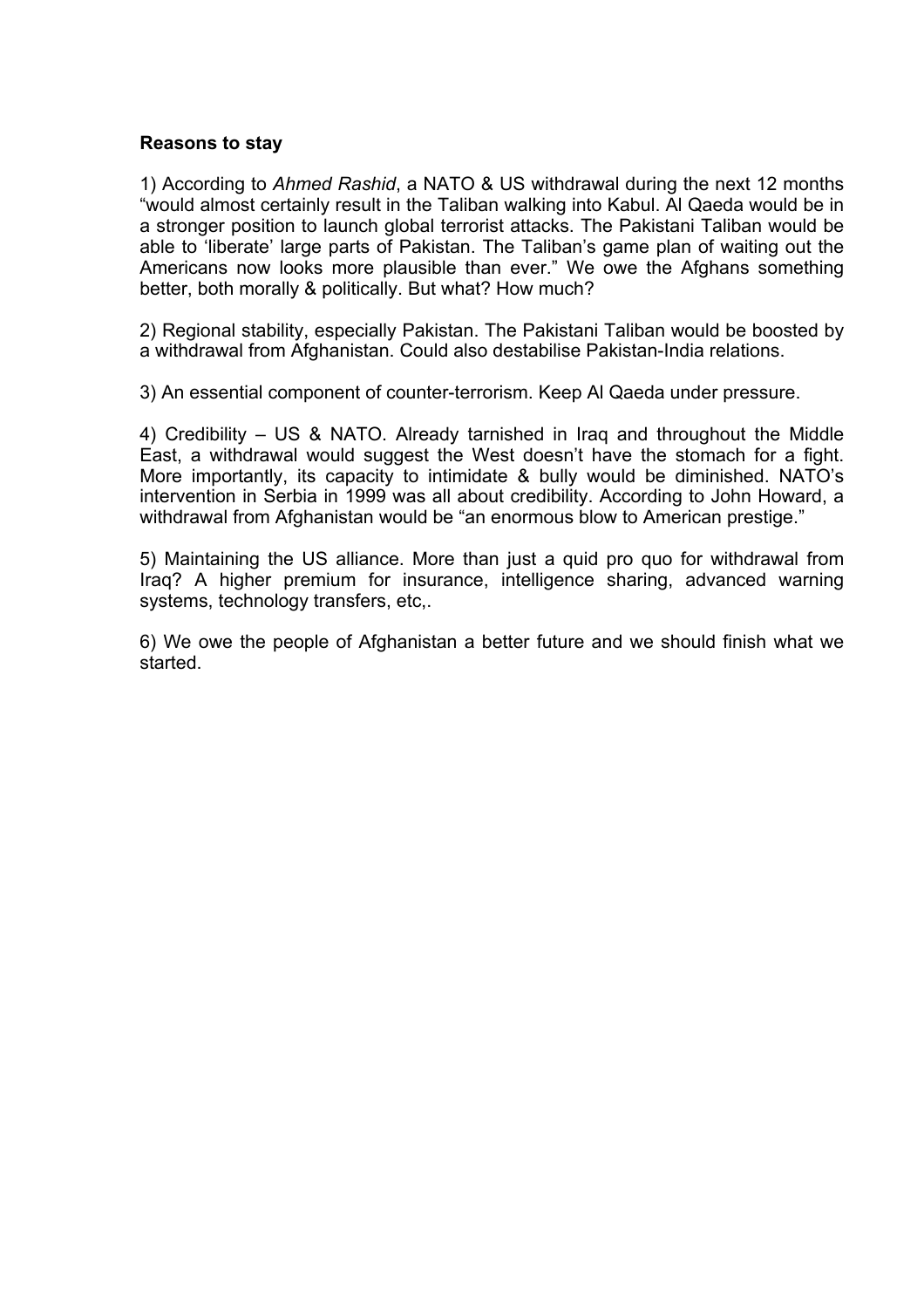## **Reasons to withdraw**

1) Dwindling public support in the West (in US 51% believe the war hasn't been worth the cost, 26% supported an escalation of troops; opposition in Australia, the UK, Germany, Italy is growing fastest). Polls aren't everything, however in a democracy only popular consent confers legitimacy on public policy.

2) The presence of Western troops makes things worse ("first do no harm")

3) No coherent definition of "success" or "victory" The war is futile & cannot be won.

4) The "denying terrorists such as Al Qaeda a safe haven from which it can attack the West" argument. There are 3 problems with this:

*a) Al Qaeda's leadership appears to have decamped to safe havens in Pakistan. It doesn't need Afghanistan.*

*b) there are many safe havens to choose from, pick any failing state – Somalia, Yemen, Sudan, Pakistan, Philippines, Indonesia, etc – they can't all be occupied indefinitely.*

*c) how important is a physical safe haven for terrorists to threaten the West? Answer – not very much. 9/11 planned in UAE, US, Germany, Spain. Modern terrorists embrace globalisation (internet). Strategic denial is not worth the cost in blood & treasure.*

5) Occupation isn't necessary to achieved the more limited goal of stability. Al Qaeda can be held at bay using intensive intelligence, Predator drones, cruise missiles, raids by Special Operations commandos and even payments to warlords to deny haven to Al Qaeda. After all, the CIA has killed more than a dozen top Qaeda leaders in the lawless Pakistani tribal areas, disrupting the terrorists' ability to plot and carry out attacks against the United States and Europe.

6) A different form of intervention is possible - nation-building: education, infrastructure, institution-building, anti-narcotics policies. There is too much emphasis on military confrontation.

7) The Australia-US alliance would not be damaged by a phased, orderly withdrawal of Australian military forces.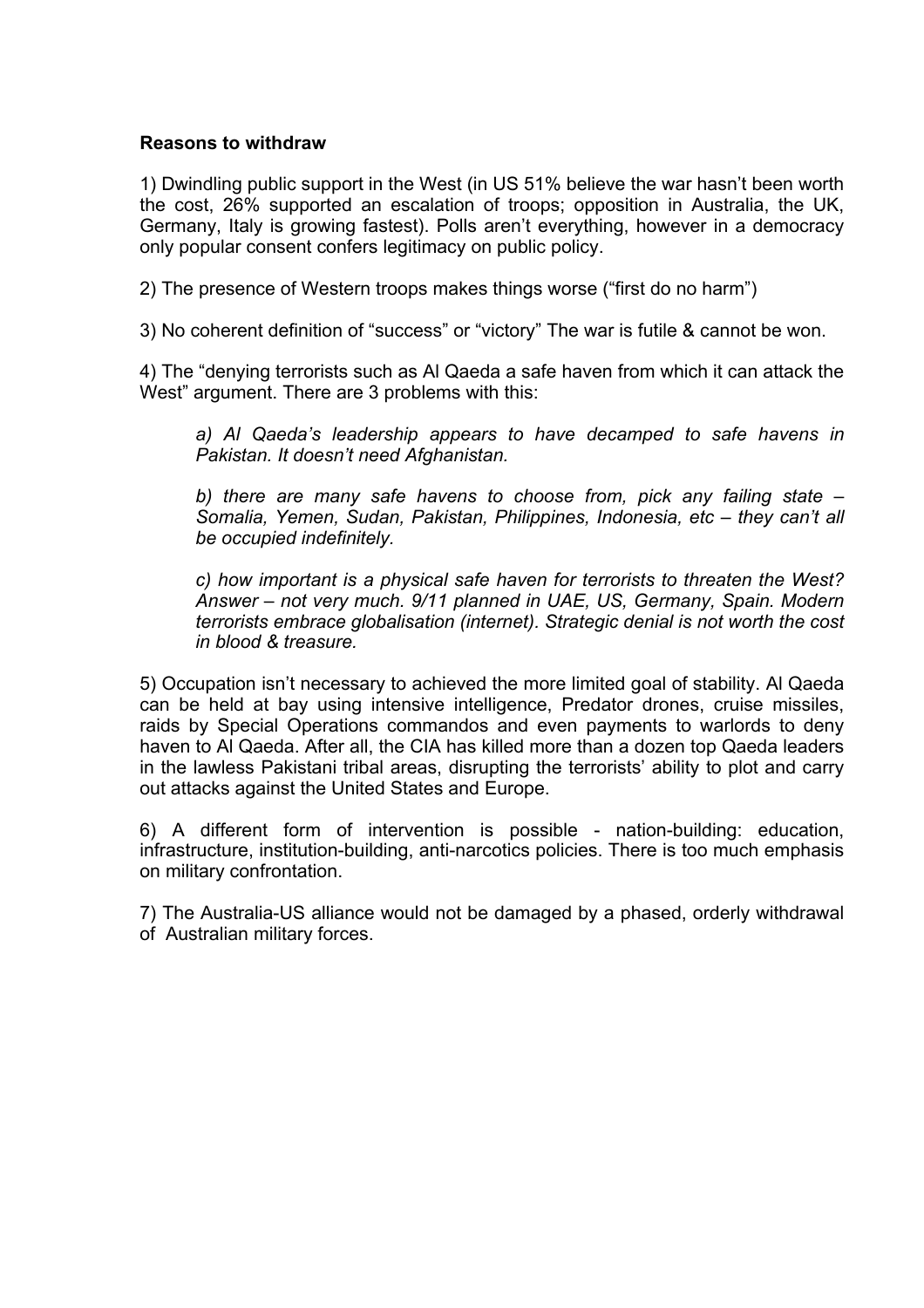## **What do the people of Afghanistan want?**

Afghan civilian casualties 2001-9 (by insurgents, US-led forces, as a result of the war) Estimate only: - 25,00 - 65,000

How reliable are polls? Which polls are accurate?

According to Gallup, 49% of Afghans believe additional troops will help stabilise security in the South, 32% say they won't. An alternative poll (BBC, ABC News, ARD-Germany) says only 18% of Afghans favour an increase in troops (44% want fewer US-led forces, 29% want them kept at the current figure).

*Regional variations*: those in the South were mixed, in the North more enthusiastic (70% support) and in the West more solidly opposed (69% opposed).

*Ethnic variations*: Pashtuns (35% support), Tajiks (60% support), Hazaras (64% support).

According to an LA Times survey, Afghans want:

- the US to take local advice instead of trying to impose its own ideas
- invite the Taliban to negotiate (64% support if Taliban stop fighting)
- use traditional governing structures rather than new, imposed ones
- spend money on infrastructure rather than weapons
- worried about increasing violence and electoral fraud
- a rapid withdrawal may trigger further civilian conflict
- a military build-up isn't the answer

According to the BBC, 77% of Afghans are opposed to the use of air strikes by the US and other foreign troops, even if it helps to defeat the Taliban. 64% want a negotiated settlement. 51% want a withdrawal of US-led troops within 2 years.

The Taliban's current demands were set out in a *New York Times* article on 20 May: 'The first demand was an immediate pullback of American and other foreign forces to their bases, followed by a cease-fire and a total withdrawal from the country over the next 18 months. Then the current government would be replaced by a transitional government made up of a range of Afghan leaders, including those of the Taliban and other insurgents. Americans and other foreign soldiers would be replaced with a peacekeeping force drawn from predominantly Muslim nations, with a guarantee from the insurgent groups that they would not attack such a force. Nationwide elections would follow after the Western forces left.' Taliban leaders also added two more conditions: an end to the drone attacks in Pakistan's tribal areas, and the release of some Taliban prisoners.

Perhaps we should listen more to the courageous and inspirational Malalai Joya or the brave women of RAWA who have consistently spoken out – at great personal risk – against the warlords, the Taliban, the Karzai Government, NATO air strikes and the US occupation?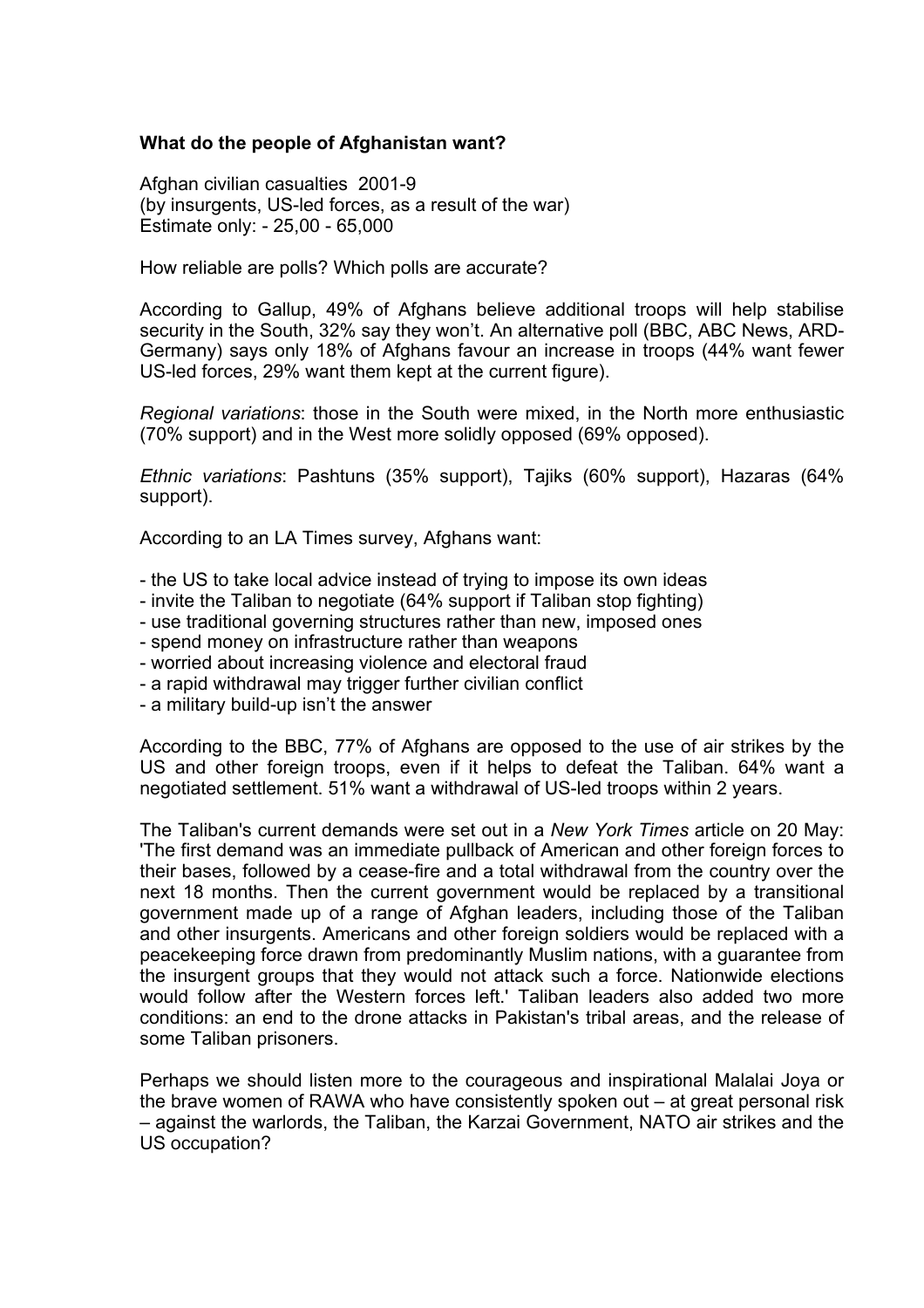### **What do people in the West want?**

Coalition fatalities 2001-9 Overall: 1445 (US – 869; Australia – 11)

50% of Americans are opposed to sending more troops.

65% of Australians are opposed to an escalation (Australia has barely suffered double digit fatalities, though a rising figure would certainly increase public opposition).

53% of people in the UK now oppose the decision to send British troops to Afghanistan. In the US the figure is 37% (61% of Americans believe the war is going badly for the US, 51% say its not worth fighting).

NATO Secretary General Anders Fogh Rasmussen said on 8 September he was "concerned" by the rising opposition to the ongoing war in Afghanistan, cautioning that "the public discourse on the effort in Afghanistan has started to go in the wrong direction" (he presumably means for those who want to continue military operations in the country).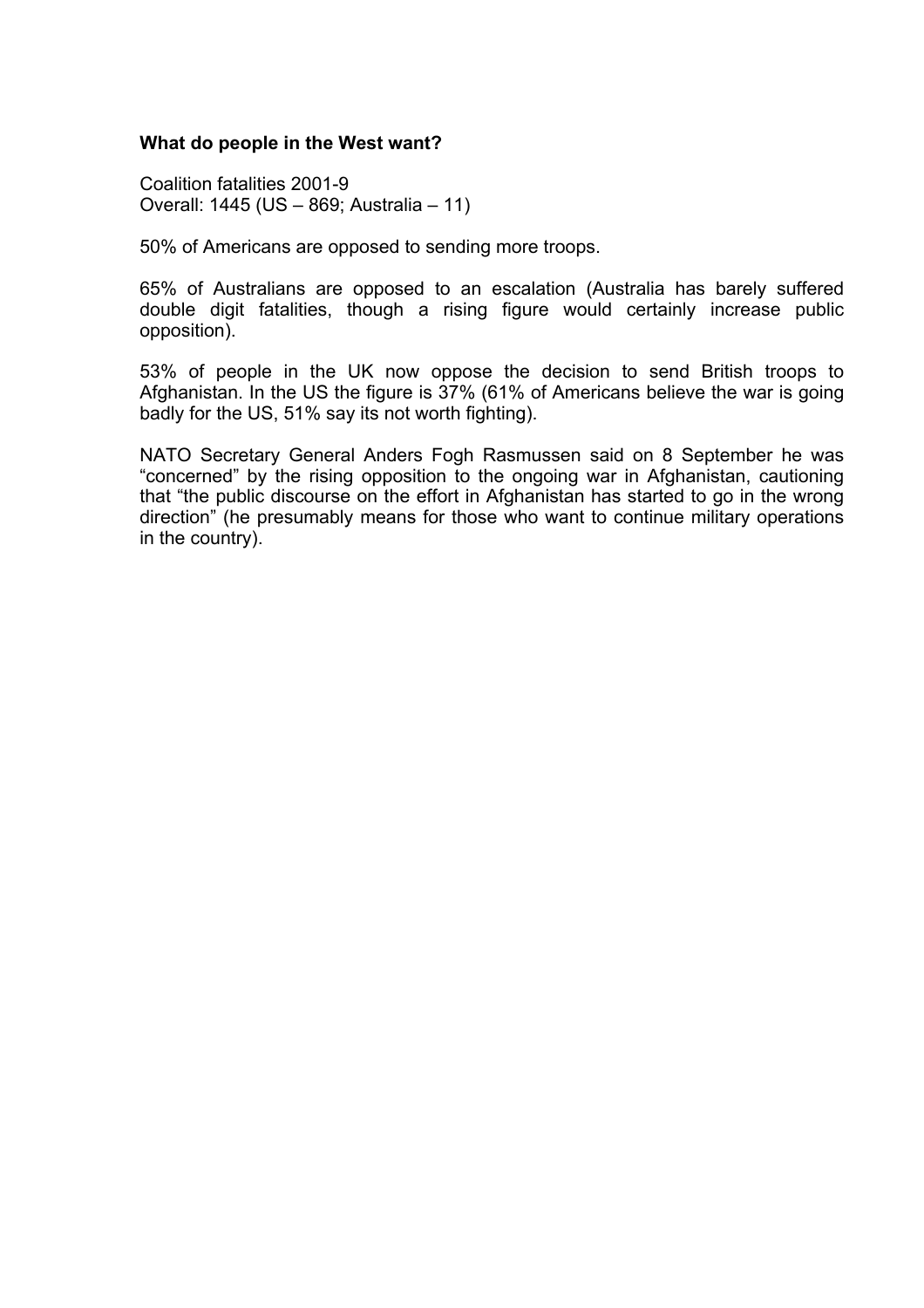## **Unanswered questions & conclusions**

Those who seek to control or determine the destiny of humanity are in for surprises and disappointment. Any vainglorious and limitless ambition to rule the world is doomed to failure, regardless of the state.

The world – whether it be the global financial system or the politics of Central Asia – is simply too complex for rational management, even by the world's only superpower. In Donald Rumsfeld's words, there are too many "unknown unknowns."

And yet, a superpower such as the US still refuses to acknowledge the limits of its power. This hubris, and a persistent failure to learn from past mistakes, has catastrophic consequences. Washington has power without wisdom.

Cynical, promiscuous and unsuccessful interventions have long been a feature of US foreign policy regardless of the President – and they have almost always left the world more dangerous & uncertain, whilst enhancing anti-Americanism. Afghanistan is no exception.

As in Iraq, the war in Afghanistan has been characterised by illusions, fantasies, incompetence, ignorance & capriciousness. Nothing new here, but another reminder of how dysfunctional modern wars can be, and how many unintended consequences and insoluble problems they can produce. Wars usually go awry and become uncontrollable. And yet we remain surprised by this.

There are no military solutions to the political & social challenges the US faces in Afghanistan (& elsewhere). Military power rarely if ever translates into geo-political influence or positive long-term outcomes. Gabriel Kolko was right when he declared the war "lost" as far back as 2002. Neither technological fetishism nor another troop "surge" will change the dynamics in any meaningful way – just ask the Russians or the British before them. In a very real sense the mistaken lessons of Iraq (about the "surge") have to be unlearned.

In the past Washington's strength rested on its ability to convince other nations that it was in their vital interests to see the US prevail in its global role - in wars such as Afghanistan. Bush's strident unilateralism undermined this capacity. Can Obama win it back?

Even if the West withdraws, why would Al Qaeda – which is comparatively safe in its current sanctuaries in Pakistan – want to return to Afghanistan? Perhaps we have exaggerated Afghanistan's significance and underestimated Pakistan's? After all, the US now says Pakistan & Iran are helping the Taliban.

Can we hive off the Taliban (who don't aim to attack the US) from Al Qaeda (who do)?

The Obama Administration is split about an escalation of troops (Biden, Emmanuel v Gates, Clinton & the Generals), and it has a very full agenda (Iran, Pakistan, Israel